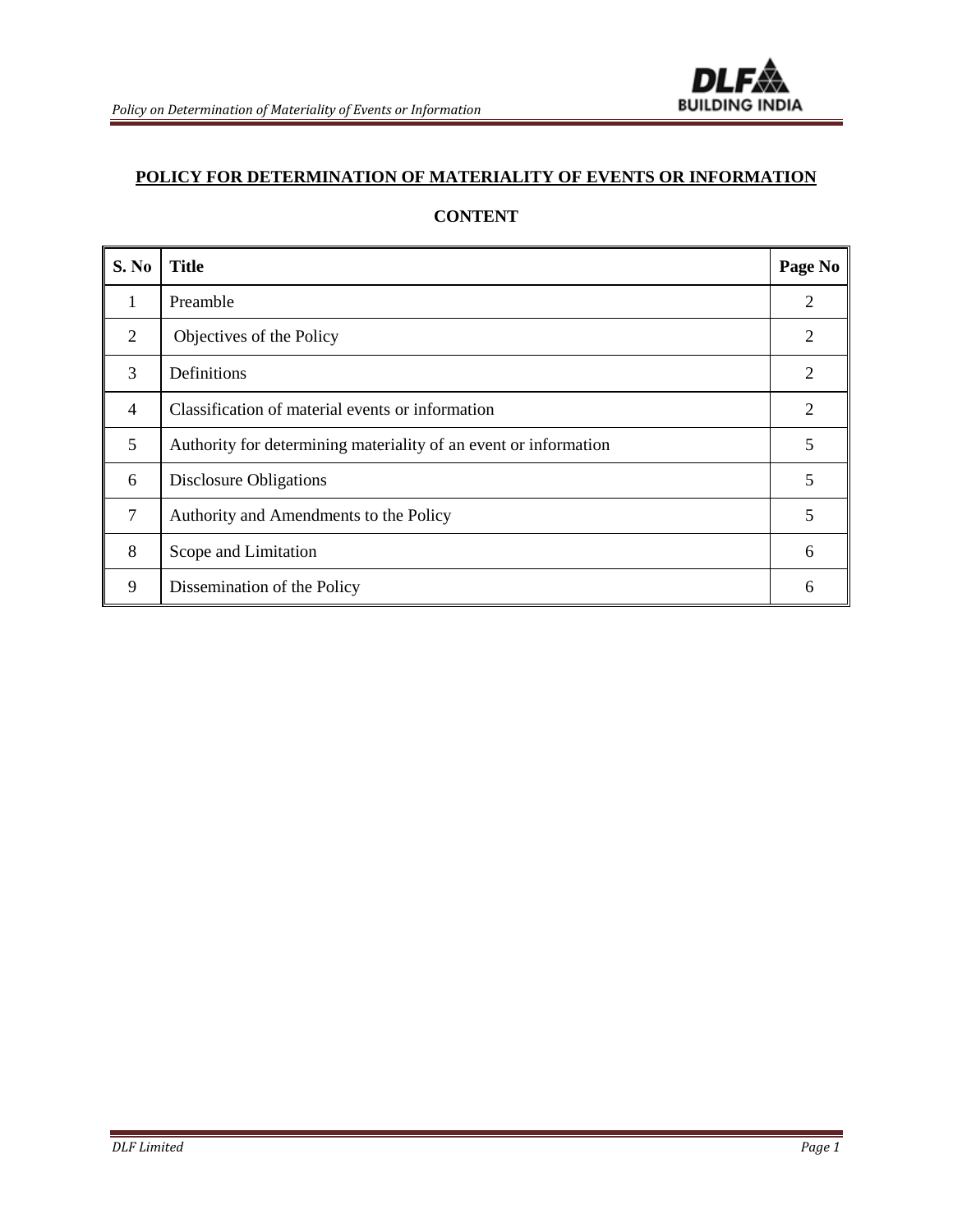

# **1. PREAMBLE:**

- 1.1 This Policy (hereinafter referred to as "**Policy**") shall be called "Policy on determination of materiality of events or information" of DLF Limited ("**DLF**"/ "**Company**").
- 1.2 In terms of Regulation 30(4)(ii) of the Securities and Exchange Board of India (Listing Obligations and Disclosure Requirements) Regulations, 2015 ("**SEBI Listing Regulations**"), every company which has listed its 'Specified Securities' (*as defined below*) is required to frame a policy for determining the materiality based on criteria specified in Regulation 30(4), duly approved by its Board (*as defined below*) which is to be disclosed on the website of the Company.

# **2. OBJECTIVES OF THE POLICY:**

The Company wishes to adopt the Policy to define the parameters/ criteria to determine the materiality of events or information specified in paragraph B of Part A of Schedule III of the SEBI Listing Regulations with respect to the Company and its subsidiaries.

#### **3. DEFINITIONS:**

"**Act**" means the Companies Act, 2013, including any amendments thereto and any rules, regulations, notifications and clarifications issued thereunder and to the extent notified, and the Companies Act, 1956 any amendments thereto and any rules, regulations, notifications and clarifications issued thereunder, to the extent applicable and in force;

"**Board**" shall mean the Board of Directors of the Company, as constituted from time to time;

"**Compliance Officer**" shall mean the Company Secretary of the Company;

"**Specified Securities**" shall have the meaning ascribed to the term in Regulation 2(1)(zl) of the SEBI Listing Regulations;

"**SEBI**" shall mean the Securities and Exchange Board of India;

"**Stock Exchange**" shall mean the National Stock Exchange of India Limited and the BSE Limited;

Words and expressions not defined herein shall have the meaning ascribed to them under the SEBI Listing Regulations, the Act, the Securities and Exchange Board of India Act, 1992, the SEBI (Issue of Capital and Disclosure Requirements) Regulations, 2018 and the Securities Contracts (Regulation) Act, 1956*.* 

# **4. CLASSIFICATION OF MATERIAL EVENTS OR INFORMATION**

#### 4.1 Deemed to be material events or information

The following events, as specified in paragraph A of Part A of Schedule III of the SEBI Listing Regulations, shall be deemed to be material events and shall have to be disclosed to the Stock Exchanges without any application of the guidelines for materiality.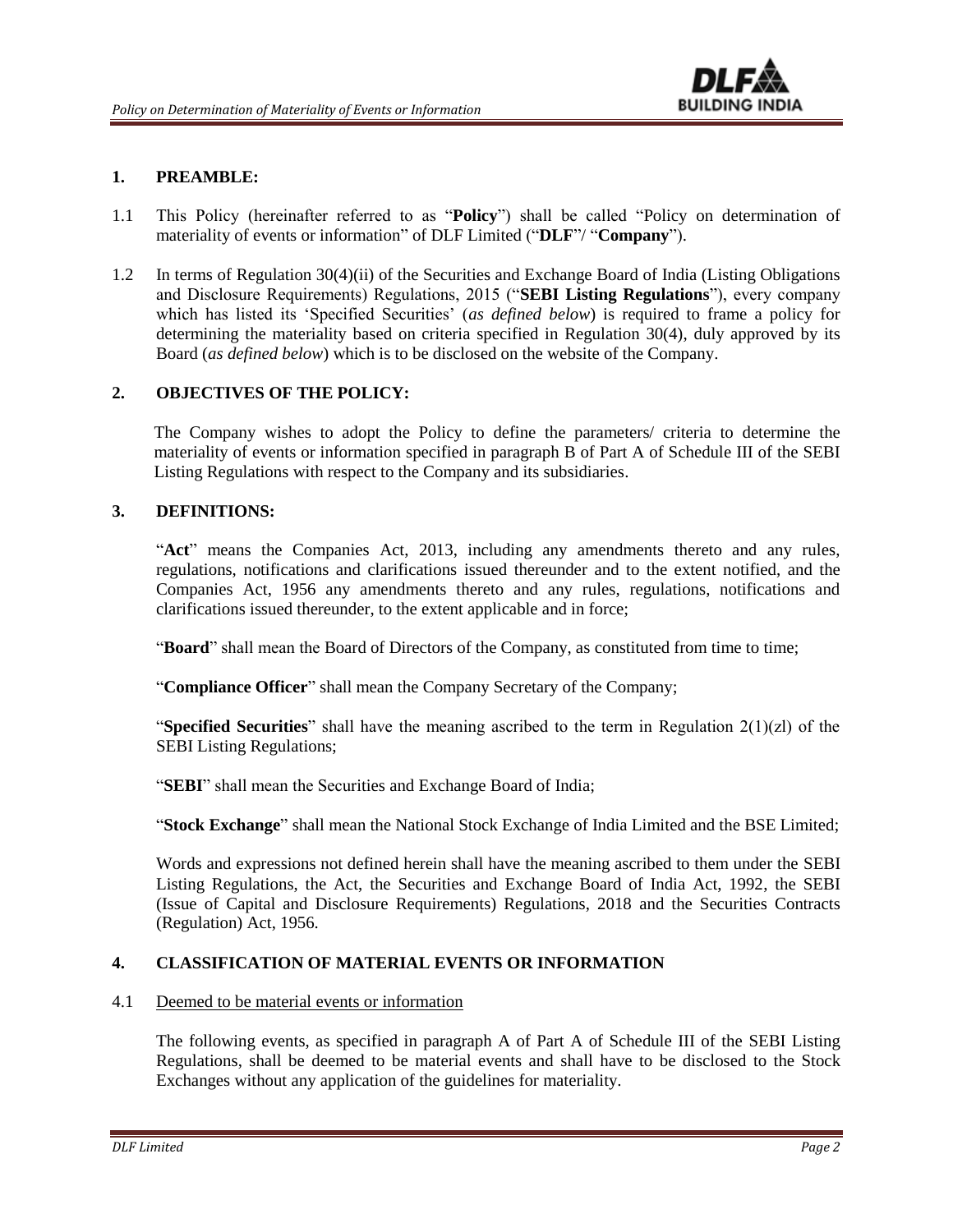

1) Acquisition(s) (including agreement to acquire), scheme of arrangement (amalgamation/ merger/ demerger/restructuring), or sale or disposal of any unit(s), division(s) or subsidiary of the Company or any other restructuring.

*Explanation: For the purpose of this sub-para, the word 'acquisition' shall mean:*

- *(i) acquiring control, whether directly or indirectly; or,*
- *(ii) acquiring or agreeing to acquire shares or voting rights in, a company, whether directly or indirectly, such that -*
	- *(a) the Company holds shares or voting rights aggregating to 5 (five) per cent or more of the shares or voting rights in the said company, or;*
	- *(b) there has been a change in holding from the last disclosure made under sub-clause (a) of clause (ii) of the explanation to this sub-para and such change exceeds 2 (two) per cent of the total shareholding or voting rights in the said company.*
- 2) Issuance or forfeiture of securities, split or consolidation of shares, buyback of securities, any restriction on transferability of securities or alteration in terms or structure of existing securities including forfeiture, reissue of forfeited securities, alteration of calls, redemption of securities etc.
- 3) Revision in rating(s).
- 4) Outcome of the meetings of the Board: The Company shall disclose to the Stock Exchange(s), within 30 minutes of the closure of the meeting, held to consider the following:
	- (a) dividends and/or cash bonuses recommended or declared or the decision to pass any dividend and the date on which dividend shall be paid/dispatched;
	- (b) any cancellation of dividend with reasons thereof;
	- (c) the decision on buyback of securities;
	- (d) the decision with respect to fund raising proposed to be undertaken;
	- (e) increase in capital by issue of bonus shares through capitalization including the date on which such bonus shares shall be credited/dispatched;
	- (f) reissue of forfeited shares or securities, or the issue of shares or securities held in reserve for future issue or the creation in any form or manner of new shares or securities or any other rights, privileges or benefits to subscribe to;
	- (g) short particulars of any other alterations of capital, including calls;
	- (h) financial results;
	- (i) decision on voluntary delisting by the Company from Stock Exchange(s).
- 5) Agreements (viz. shareholder agreement(s), joint venture agreement(s), family settlement agreement(s) (to the extent that it impacts management and control of the Company), agreement(s)/treaty(ies)/contract(s) with media companies) which are binding and not in normal course of business, revision(s) or amendment(s) and termination(s) thereof.
- 6) Fraud/defaults by promoter or key managerial personnel or by the Company or arrest of key managerial personnel or promoters of the Company.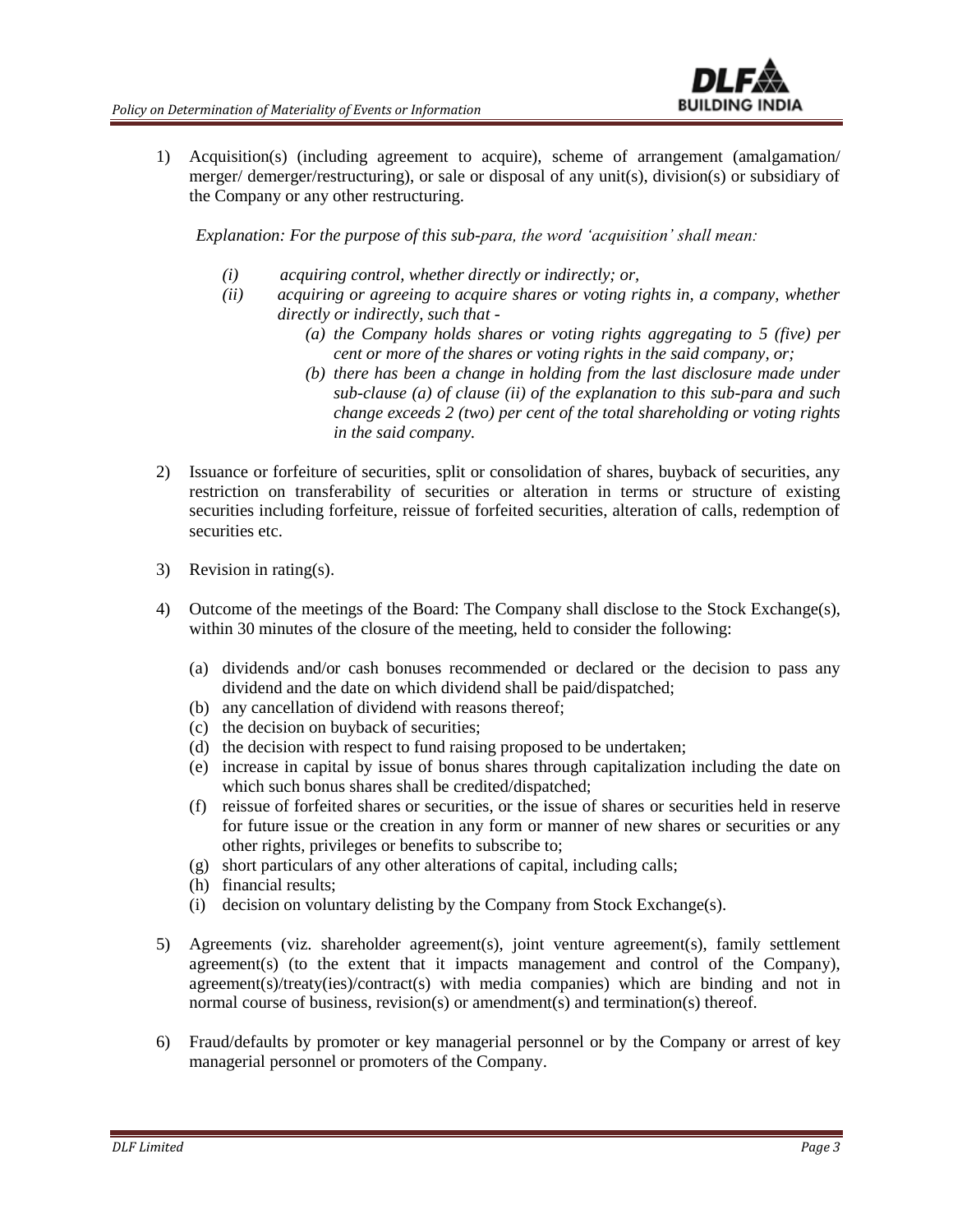

- 7) Change in the Board of the Company, key managerial personnel (managing director, chief executive officer, chief financial officer, company secretary etc.), auditor and Compliance Officer.
- 8) Appointment or discontinuation of share transfer agent.
- 9) Corporate debt restructuring.
- 10) One time settlement with a bank.
- 11) Reference to BIFR and winding-up petition filed by any party /creditors of the Company.
- 12) Issuance of notices, call letters, resolutions and circulars sent to shareholders, debenture holders or creditors or any class of them or advertised in the media by the Company.
- 13) Proceedings of annual and extraordinary general meetings of the Company.
- 14) Amendments to memorandum and articles of association of the Company, in brief.
- 15) Schedule of analyst or institutional investor meet and presentations on financial results made by the Company to analysts or institutional investors.
- 4.2 Guidelines for determination of materiality of event / information

An event and/ or information of the nature as specified in paragraph B of Part A of Schedule III of the SEBI Listing Regulations shall be considered as material in accordance with the following qualitative and quantitative criteria:

#### Qualitative Criteria

- (a) Its omission is likely to result in discontinuity or alternation of event or information already available publicly.
- (b) Its omission is likely to result in significant market reaction if the said omission came to light at a later date.
- (c) In case where the criteria specified in sub-clauses (a) and (b) above are not applicable, the Board considers it as material.

#### Quantitative Criteria

Without prejudice to what has been stated above, an event or information shall be considered as material where the value or impact exceeds 2% of the consolidated net worth.

The above threshold shall be determined on the basis of the last annual audited consolidated financial statements of the Company.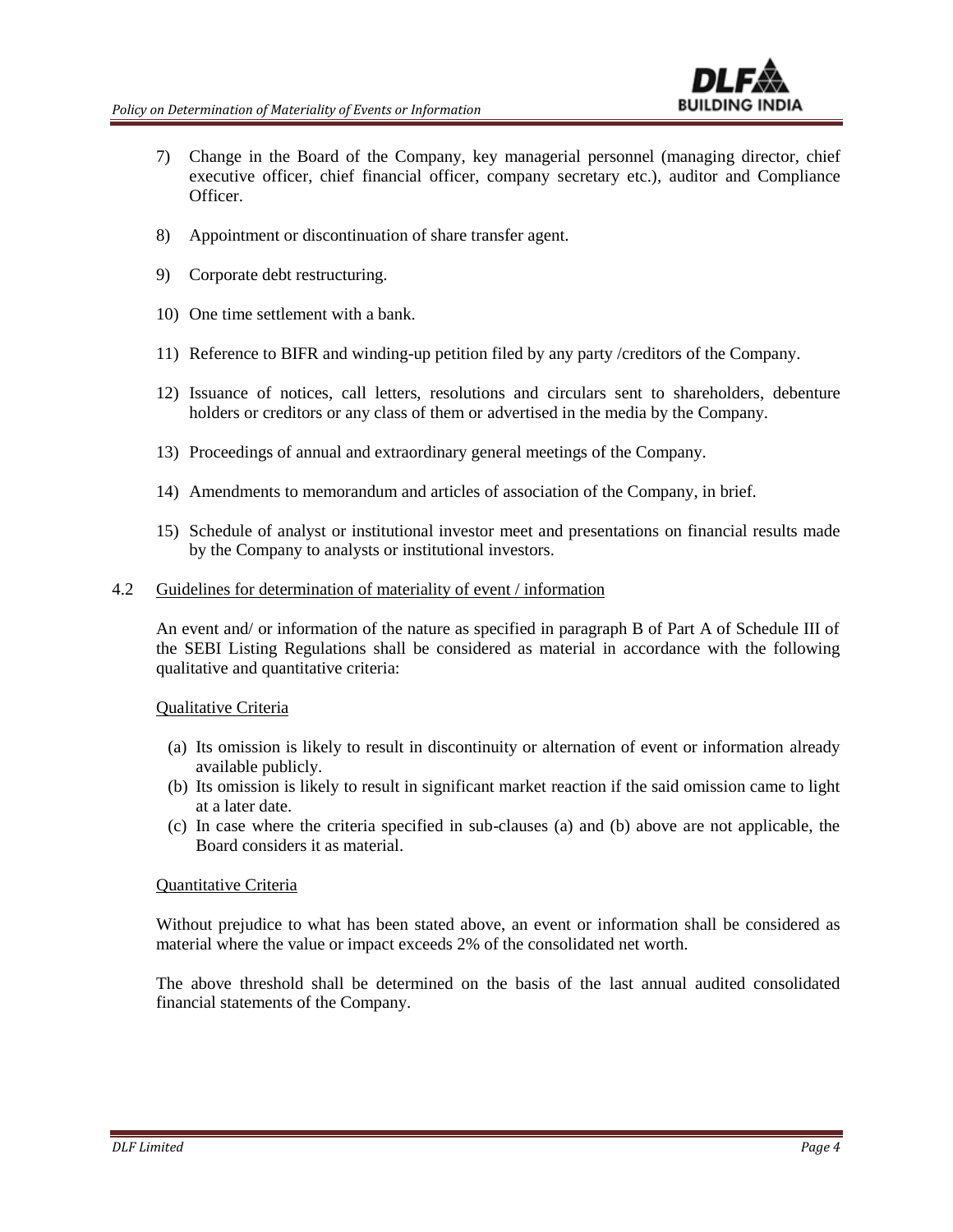# **5. AUTHORITY FOR DETERMINING MATERIALITY OF AN EVENT OR INFORMATION**

The following personnel are authorized by the Board for the purpose of determining materiality of an event or information and for the purpose of making disclosures to the Stock Exchanges:

**BUILDING INDIA** 

- (a) Chief Executive Officer/ Whole-time Director;
- (b) Group Chief Financial Officer;
- (c) Group Company Secretary; and
- (d) Head Corporate Legal.

The Compliance Officer shall be responsible for making disclosures to the Stock Exchanges. The contact details of the Compliance Officer shall be made available to the Stock Exchanges and shall also be available on the website of the Company.

# **6. DISCLOSURE OBLIGATIONS**

- 6.1 The Company shall disclose all events specified in paragraph 4.1 above to the Stock Exchanges, as soon as reasonably possible and in any event not later than 24 (twenty four) hours of the occurrence of any event or information.
- 6.2 The Company shall disclose all events or information specified in paragraph B of Part A of Schedule III if deemed material as per this Policy, as soon as reasonably possible and in any event within a period of 24 (twenty four) to 48 (forty eight) from the knowledge of occurrence of the relevant events or information.
- 6.3 The Company shall make all disclosures with respect to the events specified under paragraph 4.1(4), within 30 (thirty) minutes of the conclusion of the Board meeting.
- 6.4 The Company shall, with respect to disclosures referred to in this Policy, make disclosures to the Stock Exchanges updating material developments on a regular basis, till such time the event is resolved/closed, with relevant explanations.
- 6.5 The Company shall provide specific and adequate reply to all queries raised by the Stock Exchange(s) with respect to any events or information.

# **7. AUTHORITY AND AMENDMENTS TO THE POLICY**

- 7.1 This Policy has been adopted by the Board of the Company at its meeting held on 1<sup>st</sup> November, 2018.
- 7.2 The Board, may, subject to applicable laws amend, alter, modify, substitute any of the provision(s) with a new provision(s) or replace this Policy entirely with a new policy from time to time based on the requirements as prescribed under the SEBI Listing Regulations.